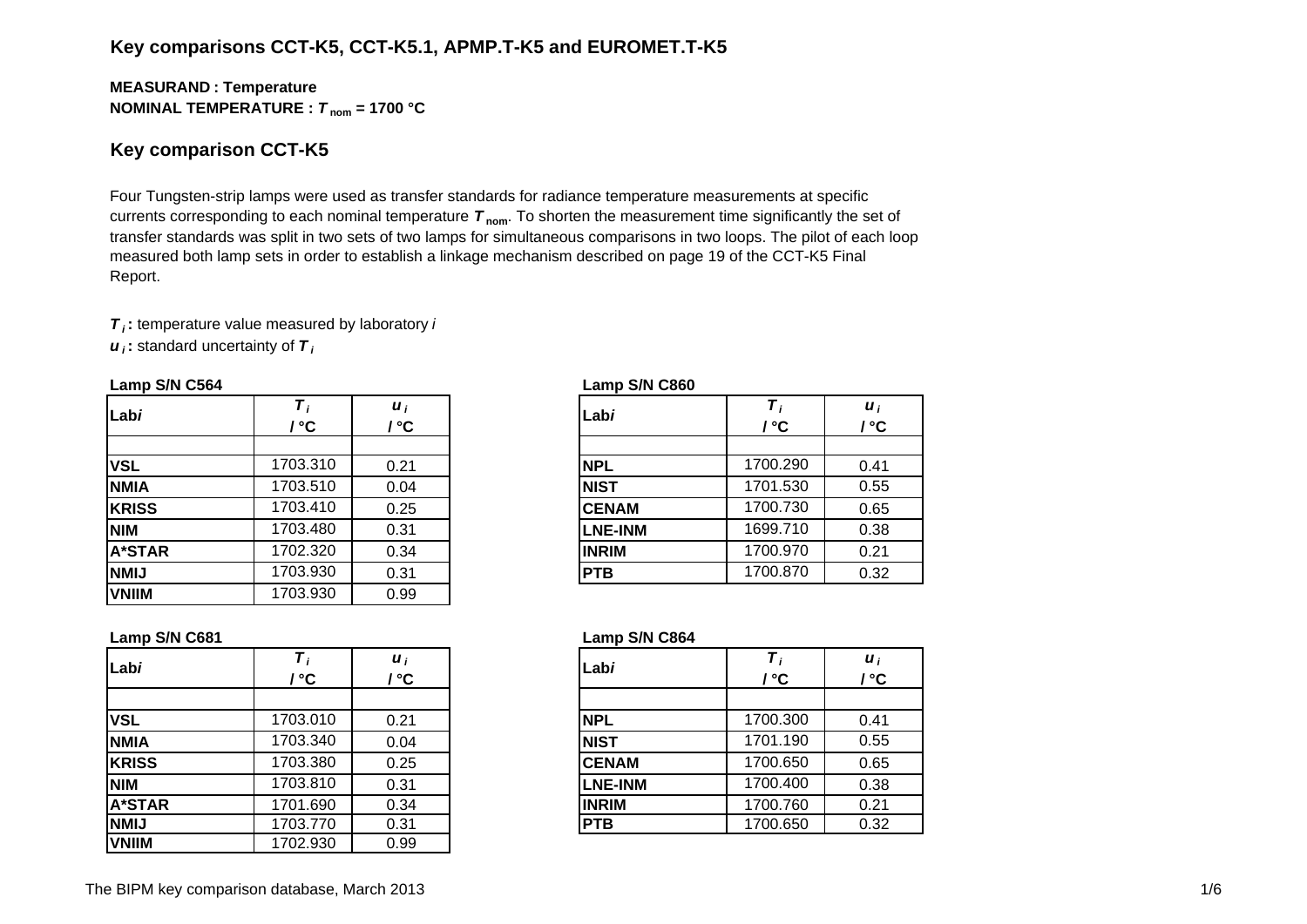## **Key comparison CCT-K5.1**

#### **This is a bilateral comparison between the PTB and the NRC.**

**T<sub>NRC</sub>**: temperature value measured at the NRC  $u_{\text{NRC}}$ : standard uncertainty of  $\tau_{\text{NRC}}$ 

 $u_{\text{NRC}}$  = 0.50 °C

**Lamp C598**  $T_{\text{NRC}} = 1700.66 \text{ °C}$  **Lamp 644C**  $T_{\text{NRC}} = 1700.72 \text{ °C}$  $U_{\text{NRC}} = 0.50$  °C

## **Key comparison APMP.T-K5**

Laboratory individual measurements of APMP.T-K5 participants are given in Appendix B of the APMP.T-K5 Final Report both in tabulated and in graphical forms. There were taken between 1997 and 2000.

# **Key comparison EUROMET.T-K5**

This comparison involved eight participants and was carried out from October 1999 to February 2001. The two transfer standards were Lamp S/N C564 and Lamp S/N C681 already used in CCT-K5. The individual laboratory measurements and their uncertainties are given in Tables 5 to 11 of the EUROMET.T-K5 Final Report.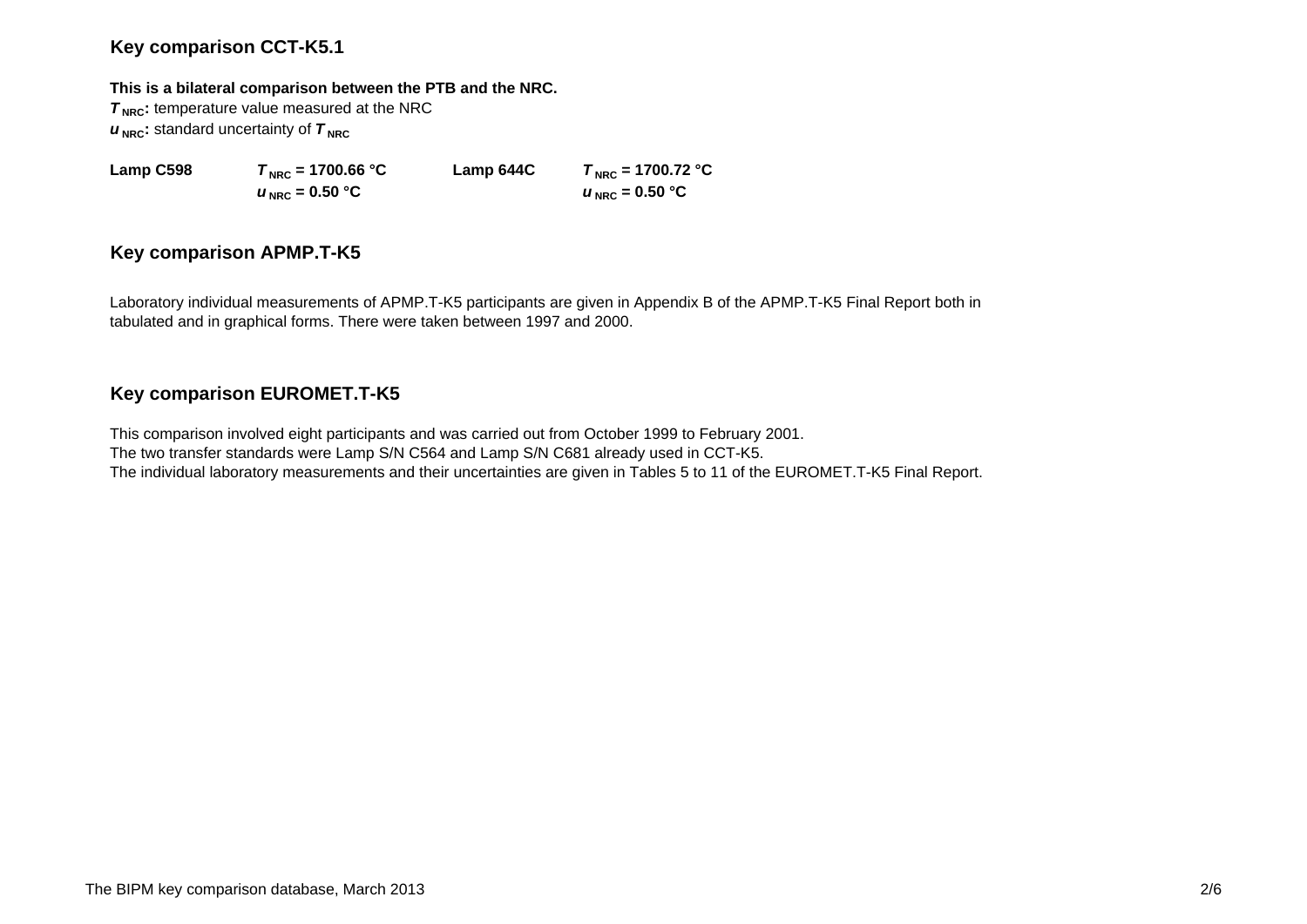# **Key comparisons CCT-K5, CCT-K5.1, APMP.T-K5 and EUROMET.T-K5**

**Key comparison CCT-K5**

#### **MEASURAN D : Temperature NOMINAL TEMPERATURE :**  *T* **nom = 1700 °C**

The key comparison reference value  $\bm{\tau}_{\mathsf{R}}$  for each nominal temperature  $\bm{\tau}_{\mathsf{nom}}$  and each lamp  $\bm{k}$  is calculated on the basis of the median of measured radiance temperatures  $\bm{\tau}_i$ (*k, T*  $_{\rm nom}$ ). Its standard uncertainty,  $\bm{u}(\bm{\tau}_{{\sf R}})$ , is obtained as the standard uncertainty of the median.

| Lamp        | $T_R$ / $^{\circ}$ C | $u(T_R)$ / $^{\circ}$ C |
|-------------|----------------------|-------------------------|
| C564        | 1703.560             | 0.041                   |
| C681        | 1703.230             | 0.065                   |
| <b>C860</b> | 1700.920             | 0.147                   |
| C864        | 1700.800             | 0.067                   |

**For each temperature**  *T* **nom the degree of equivalence of laboratory** *i* **with respect to the key comparison reference value is given by a pair of terms:**   $D_i$  and its expanded uncertainty  $U_i$  (k = 2) both expressed in K. The computation of  $D_i$  and  $U_i$  is explained in the Addendum to the CCT-K5 Final **Report.**

**For each temperature**  *T* **nom the pair-wise degree of equivalence between laboratory** *i* **and** *j* **is given by two terms:***<sup>D</sup> ij* **and its expanded uncertainty**   $U_{ij}$  ( $k$  = 2).The computation of  $D_{ij}$  and  $U_{ij}$  is also explained in the Addendum of the CCT-K5 Final Report.

## **Linking key comparison CCT-K5.1 to CCT-K5**

**The linkage is made through the common participation of PTB in both key comparisons, and is detailed in the CCT-K5 and CCT-K5.1 Linkage Report.**

# **Linking key comparison APMP.T-K5 to CCT-K5**

**The linkage is made through the common participation of NMIJ, NIM, KRISS and NMIA in both key comparisons, and is detailed in the Addendum to the APMP.T-K5 Final Report.**

# **Linking key comparison EUROMET.T-K5 to CCT-K5**

The measurements of the EUROMET.T-K5 participants are directly linked to the key comparison reference value obtained in CCT-K5 as the protocols of the two key comparisons are identical and the transfer standards are the same (see in Chapter VII of the EUROMET.T-K5 Final Report).

Degrees of equivalence relative to the CCT-K5 key comparison reference values are computed for each of the transfer standards. Pair-wise degrees of equivalence inside EUROMET.T-K5 are available in the EUROMET.T-K5 Final Report (Tables 15 to 36).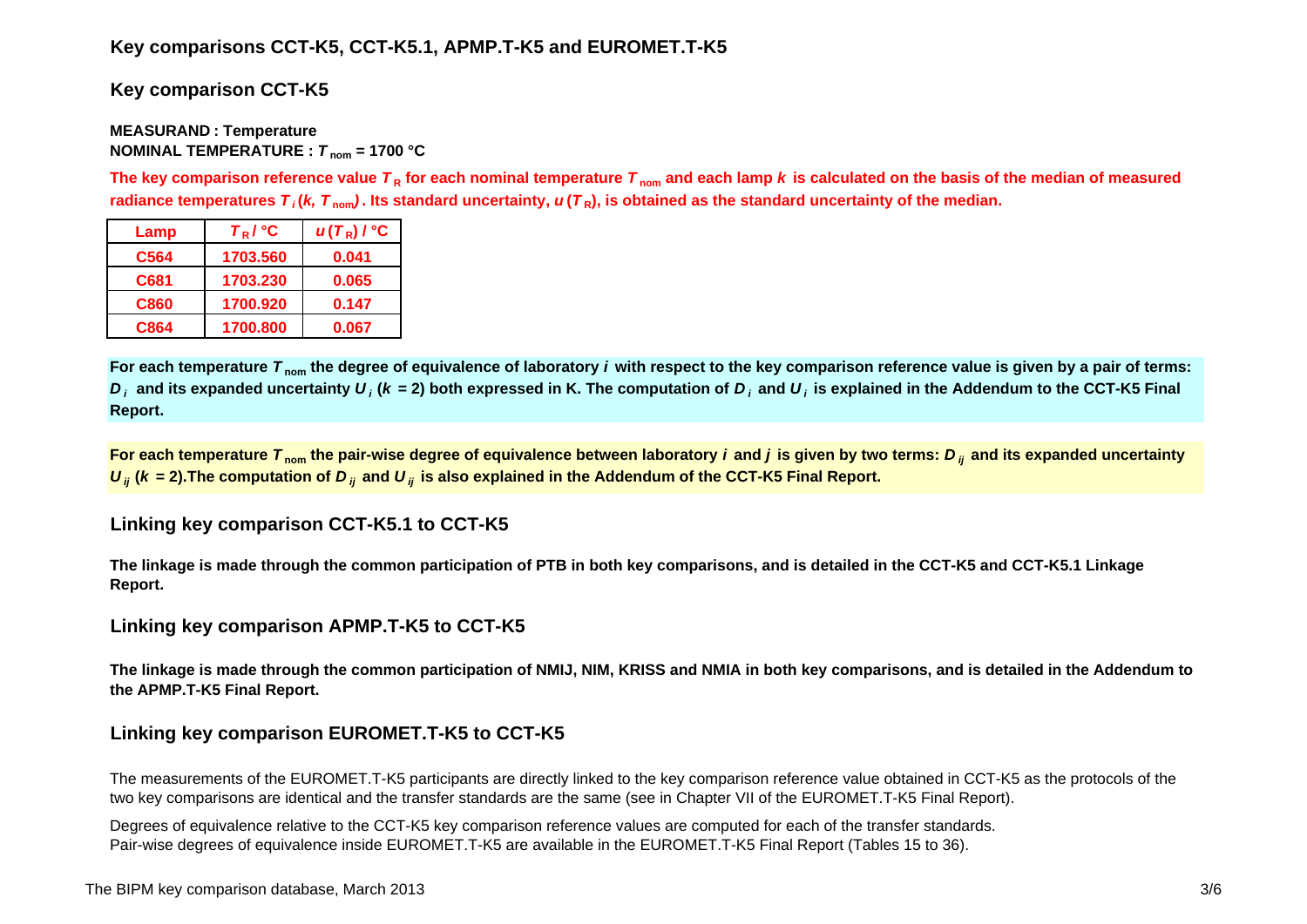# **Key comparisons CCT-K5, CCT-K5.1, APMP.T-K5 and EUROMET.T-K5**

#### **MEASURAN D : Temperature NOMINAL TEMPERATURE :**  *T* **nom = 1700 °C**

**Degrees of equivalence relative to the CCT-K5 key comparison reference value**

| Labi            |                  |                  |              |
|-----------------|------------------|------------------|--------------|
|                 | $\overline{D}_1$ | $\overline{U_i}$ |              |
|                 |                  | / K              |              |
| <b>VSL</b>      | $-0.235$         | 0.480            | <b>CEM</b>   |
| <b>NPL</b>      | $-0.565$         | 0.854            | IPQ          |
| <b>NMIA</b>     | 0.030            | 0.259            | <b>UME</b>   |
| <b>KRISS</b>    | 0.000            | 0.571            | <b>MKEH</b>  |
| <b>NIM</b>      | 0.250            | 0.740            | <b>SMU</b>   |
| <b>A*STAR</b>   | $-1.390$         | 0.734            | <b>SP</b>    |
| <b>NMIJ</b>     | 0.455            | 0.667            | <b>MIKES</b> |
| <b>VNIIM</b>    | 0.035            | 2.022            | <b>VSL</b>   |
| <b>NIST</b>     | 0.500            | 1.129            |              |
| <b>CENAM</b>    | $-0.170$         | 1.321            |              |
| <b>LNE-INM</b>  | $-0.805$         | 0.892            |              |
| <b>INRIM</b>    | 0.005            | 0.482            |              |
| <b>PTB</b>      | $-0.100$         | 0.480            |              |
| <b>NRC</b>      | 0.015            | 1.313            |              |
| <b>CMS/ITRI</b> | -1.80            | 1.58             |              |

|                               | $D_i$    | $\boldsymbol{U}_i$ |              | $\bm{D}$ | $\boldsymbol{U}_i$ |              | D       | $\boldsymbol{U}_i$ |
|-------------------------------|----------|--------------------|--------------|----------|--------------------|--------------|---------|--------------------|
|                               |          | / K                |              |          | / K                |              |         | / K                |
|                               | $-0.235$ | 0.480              | <b>CEM</b>   | 0.38     | 0.65               | <b>CEM</b>   | 0.21    | 0.81               |
|                               | $-0.565$ | 0.854              | <b>IPQ</b>   | $-0.73$  | 1.64               | <b>IPQ</b>   | $-1.61$ | 1.75               |
| А                             | 0.030    | 0.259              | <b>UME</b>   | $-2.37$  | 0.78               | <b>UME</b>   | $-2.69$ | 0.95               |
| $\overline{\text{s}}\text{s}$ | 0.000    | 0.571              | <b>MKEH</b>  | $-3.43$  | 2.94               | <b>MKEH</b>  | $-3.81$ | 3.30               |
|                               | 0.250    | 0.740              | <b>SMU</b>   | $-1.59$  | 0.55               | <b>SMU</b>   | $-1.43$ | 0.60               |
| TAR                           | $-1.390$ | 0.734              | SP           | $-0.46$  | 1.82               | <b>SP</b>    | $-0.95$ | 1.83               |
|                               | 0.455    | 0.667              | <b>MIKES</b> | $-2.22$  | 3.76               | <b>MIKES</b> | $-2.05$ | 2.50               |
| M                             | 0.035    | 2.022              | <b>VSL</b>   | $-0.18$  | 0.43               | <b>VSL</b>   | $-0.30$ | 0.44               |

|    | $\bm{D}_i$ | υ,   |                        | $\bm{D}_i$ | $\boldsymbol{U}_I$ |
|----|------------|------|------------------------|------------|--------------------|
|    |            | / K  |                        |            | / K                |
|    | 0.38       | 0.65 | <b>CEM</b>             | 0.21       | 0.81               |
|    | $-0.73$    | 1.64 | <b>IPQ</b>             | $-1.61$    | 1.75               |
|    | $-2.37$    | 0.78 | <b>UME</b>             | $-2.69$    | 0.95               |
| H  | $-3.43$    | 2.94 | <b>MKEH</b>            | $-3.81$    | 3.30               |
|    | $-1.59$    | 0.55 | <b>SMU</b>             | $-1.43$    | 0.60               |
|    | $-0.46$    | 1.82 | $\overline{\text{SP}}$ | $-0.95$    | 1.83               |
| ΞS | $-2.22$    | 3.76 | <b>MIKES</b>           | $-2.05$    | 2.50               |
|    | $-0.18$    | 0.43 | <b>VSL</b>             | $-0.30$    | 0.44               |

**Black: participants in CCT-K5**

**Green: participant in CCT-K5.1**

**Blue: participants in APMP.T-K5**

**Oran g e: participants in EUROMET.T-K5 (measurements with Lamp S/N C564) Gre y: participants in EUROMET.T-K5 (measurements with Lamp S/N C681)**

**Lamp S/N C564 Lamp S/N C681**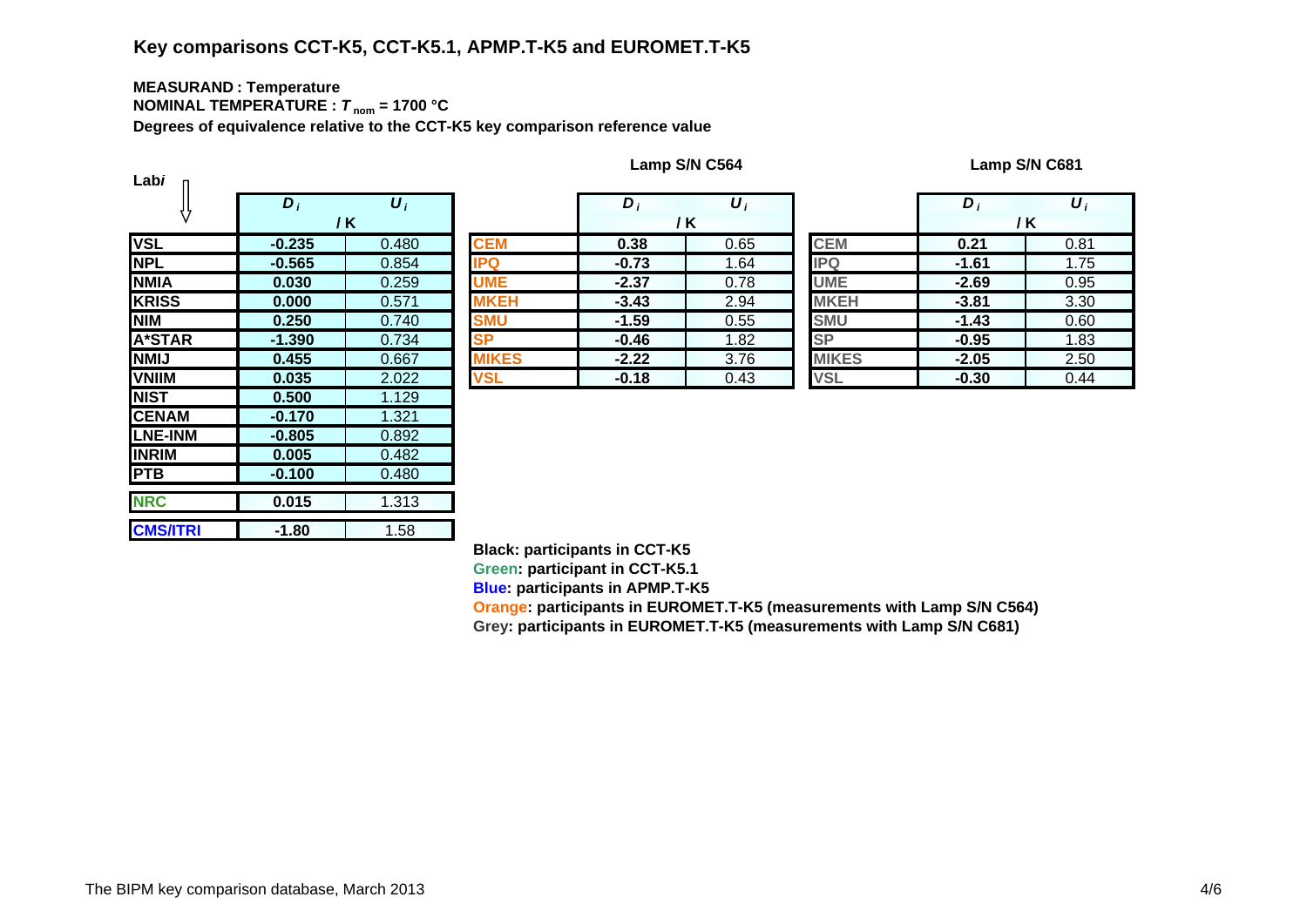## **Key comparisons CCT-K5 and CCT-K5.1 MEASURAND**

#### **NOMINAL TEMPERATURE :**  $T_{\text{nom}} = 1700 \text{ °C}$

**Matrix of equivalence Pair-wise degrees of equivalence involving APMP.T-K5 participants are not computed.**

|                |          |                  | ∟ab <i>j</i> |                       |            |                       |             |                       |              |                  |              |          |          |               |              |                       |              |                       |
|----------------|----------|------------------|--------------|-----------------------|------------|-----------------------|-------------|-----------------------|--------------|------------------|--------------|----------|----------|---------------|--------------|-----------------------|--------------|-----------------------|
| Labi           |          |                  | VSL          |                       | <b>NPL</b> |                       | <b>NMIA</b> |                       | <b>KRISS</b> |                  | <b>NIM</b>   |          |          | <b>A*STAR</b> | <b>NMIJ</b>  |                       | <b>VNIIM</b> |                       |
|                | $D_i$    | $\boldsymbol{U}$ | $D_{ii}$     | $\boldsymbol{U}_{ii}$ | $D_{ii}$   | $\boldsymbol{U}_{ii}$ | $D_{ii}$    | $\boldsymbol{U}_{ii}$ | $D_{ii}$     | $U_{ii}$         | $D_{ij}$     | $U_{ii}$ | $D_{ii}$ | $U_{ii}$      | $D_{ii}$     | $\boldsymbol{U}_{ii}$ | $D_{ij}$     | $\boldsymbol{U}_{ii}$ |
|                | / K      |                  | 7 K          |                       | / K        |                       | / K         |                       | 7 K          |                  | / K          |          |          | / K           | 7 K          |                       | / K          |                       |
| <b>VSL</b>     | $-0.235$ | 0.480            |              |                       | 0.330      | 0.929                 | $-0.265$    | 0.433                 | $-0.235$     | 5.667            | $-0.485$     | 0.813    | 155      | 0.816         | $-0.690$     | 752                   | $-0.270$     | 2.054                 |
| <b>NPL</b>     | $-0.565$ | 0.854            | $-0.330$     | 0.929                 |            |                       | $-0.595$    | 0.834                 |              |                  | $\mathbf{8}$ | 052      | 0.825    |               |              |                       | $-0.600$     | 2.155                 |
| <b>NMIA</b>    | 0.030    | 0.259            | 0.265        | 0.433                 | 0.595      | 0.834                 |             |                       | 0.030        | .5               |              |          | 420      |               |              |                       | $-0.005$     | 2.025                 |
| <b>KRISS</b>   | 0.000    | 0.571            | 0.235        | .66                   | 0.565      | 0.972                 | $-0.030$    | 0.51                  |              |                  | $-0.250$     | 0.816    | .390     | 0.896         | -0.455       |                       | -0.035       | 2.099                 |
| <b>NIM</b>     | 0.250    | 0.740            | 0.485        | ).81                  | 0.81       | .052                  | 0.220       | 0.673                 | 0.250        | 0.816            |              |          | 1.640    | .038          | $-0.205$     | .9                    | 0.21         | 2.179                 |
| <b>A*STAR</b>  | -1.390   | 0.734            | $-1.155$     | ).816                 | $-0.825$   | .075                  | 1.420<br>-1 | 0.7                   | $-1.390$     | 896.١            | $-1.640$     | .038     |          |               | $-1.845$     | 0.950                 | $-1.425$     | 2.102                 |
| <b>NMIJ</b>    | 0.455    | 0.667            | 0.690        | J.752                 | .020       | .036                  | 0.425       | 0.625                 |              | 799              | .205         |          | .845     | 0.950         |              |                       | 0.420        | 2.117                 |
| <b>VNIIM</b>   | 0.035    | 2.022            | 0.27         | 2.054                 | 0.600      | 55                    | 0.005       | 2.025                 | 0.035        | 2.099            | $-0.215$     |          | .425     | 2.102         | $-0.420$     | 2.1                   |              |                       |
| <b>NIST</b>    | 0.500    | .129             | 0.735        | .185                  | .065       | .383                  | 0.470       |                       | 0.500        | .219             | 0.250        | .284     | .890     | 302           | 0.04         |                       | 0.465        | 2.277                 |
| <b>CENAM</b>   | $-0.170$ | $\overline{321}$ | 0.065        | .37                   | 0.395      | .538                  | $-0.200$    | 309                   | $-0.1$       | .40 <sup>°</sup> | $-0.420$     | .458     | .220     | 475           | $-0.625$     | .446                  | $-0.205$     | 2.379                 |
| <b>LNE-INM</b> | $-0.805$ | 0.892            | $-0.570$     | .907                  |            | $-169$                | $-0.835$    | 0.809                 | $-0.805$     | .950             | .055         | .033     | .585     | )56           | .260         |                       | $-0.840$     | 2.146                 |
| <b>INRIM</b>   | 0.005    | 0.482            | 0.240        | 0.606                 | 0.570      | .928                  | $-0.025$    | 0.446                 |              | .669             | .245         |          | .395     |               | $\sqrt{450}$ | n                     | $-0.030$     | 2.036                 |
| <b>PTB</b>     | $-0.100$ | 0.480            | 0.135        | 0.775                 | 0.465      | .046                  | $-0.130$    | 0.657                 | $-0.100$     | 0.825            | $-0.350$     | 0.918    | .290     | 0.945         | $-0.555$     | 0.900                 | $-0.135$     | 2.093                 |
|                |          |                  |              |                       |            |                       |             |                       |              |                  |              |          |          |               |              |                       |              |                       |
| <b>NRC</b>     | 0.015    | 1.313            | 0.250        | 1.398                 | 0.580      | .566                  | $-0.015$    | .338                  | 0.015        | .432             | $-0.235$     | .507     | 1.405    | .504          | $-0.440$     | .473                  | $-0.020$     | 2.411                 |

|                |          |                           | Labj     |                              |            |                              |            |                              |              |                              |                       |                              |                 |                       |
|----------------|----------|---------------------------|----------|------------------------------|------------|------------------------------|------------|------------------------------|--------------|------------------------------|-----------------------|------------------------------|-----------------|-----------------------|
| Labi           |          |                           |          | <b>NIST</b>                  |            | <b>CENAM</b>                 |            | <b>LNE-INM</b>               | <b>INRIM</b> |                              | <b>PTB</b>            |                              | <b>NRC</b>      |                       |
|                | $D_i$    | $\boldsymbol{U}_i$<br>/ K | $D_{ii}$ | $\boldsymbol{U}_{ij}$<br>/ K | $D_{ij}$   | $\boldsymbol{U}_{ij}$<br>/ K | $D_{ij}$   | $\boldsymbol{U}_{ij}$<br>/ K | $D_{ij}$     | $\boldsymbol{U}_{ij}$<br>/ K | $D_{ij}$              | $\boldsymbol{U}_{ij}$<br>/ K | $D_{ij}$<br>7 K | $\boldsymbol{U}_{ij}$ |
| <b>VSL</b>     | $-0.235$ | 0.480                     | $-0.735$ | l.185                        | $-0.065$   | 37                           | 0.570      | 0.907                        | $-0.240$     | 0.606                        | $-0.135$              | 0.775                        | $-0.250$        | .398                  |
| <b>NPL</b>     | $-0.565$ | 0.854                     | $-1.065$ | .383                         | $-0.395$   | .538                         | 0.240      | .169                         | $-0.570$     | 0.928                        | $-0.465$              | .046                         | $-0.580$        | .566                  |
| <b>NMIA</b>    | 0.030    | 0.259                     | $-0.470$ |                              | 0.200      | .309                         | 0.835      | 0.809                        | 0.025        | 0.446                        | 0.130                 | 0.657                        | 0.015           | .338                  |
| <b>KRISS</b>   | 0.000    | 0.571                     | $-0.500$ | .219                         | 0.170      | .401                         | 0.805      | 0.950                        | $-0.005$     | 0.669                        | 0.100                 | 0.825                        | $-0.015$        | .432                  |
| <b>NIM</b>     | 0.250    | 0.740                     | $-0.250$ | .284                         | 0.420      | .458                         | 1.055      | .033                         | 0.245        | 0.782                        | 0.350                 | 0.918                        | 0.235           | .507                  |
| <b>A*STAR</b>  | $-1.390$ | 0.734                     | $-1.890$ | .302                         | .220<br>-1 | .475                         | $-0.585$   | .056                         | $-1.395$     | 0.812                        | $-1.290$              | 0.945                        | $-1.405$        | .504                  |
| <b>NMIJ</b>    | 0.455    | 0.667                     | $-0.045$ |                              | 0.625      | .446                         | .260       | .016                         | 0.450        | 0.760                        | 0.555                 | 0.900                        | 0.440           | .473                  |
| <b>VNIIM</b>   | 0.035    | 2.022                     | $-0.465$ | 2.27                         | 0.205      | 2.379                        | 0.840      | 2.146                        | 0.030        | 2.036                        | 0.135                 | 2.093                        | 0.020           | 2.411                 |
| <b>NIST</b>    | 0.500    | 1.129                     |          |                              | 0.670      | 1.708                        | 1.305      | .433                         | 0.495        | 1.179                        | 0.600                 | .274                         | 0.485           | 1.732                 |
| <b>CENAM</b>   | $-0.170$ | .321                      | $-0.670$ | 1.708                        |            |                              | 0.635      | .554                         | $-0.175$     | .368                         | $-0.070$              | .451                         | $-0.185$        | .862                  |
| <b>LNE-INM</b> | $-0.805$ | 0.892                     | $-1.305$ | .433                         | $-0.635$   | .554                         |            |                              | $-0.810$     | 0.978                        | $-0.705$              | 1.093                        | $-0.820$        | .587                  |
| <b>INRIM</b>   | 0.005    | 0.482                     | $-0.495$ | 79                           | 0.175      | .368                         | 0.810      | 0.978                        |              |                              | 0.105                 | 0.766                        | $-0.010$        | .398                  |
| <b>PTB</b>     | $-0.100$ | 0.480                     | $-0.600$ | .274                         | 0.070      | .451                         | .705<br>0. | .093                         | $-0.105$     | 0.766                        |                       |                              | $-0.115$        | .398                  |
| <b>INRC</b>    | 0.015    | .313                      | $-0.485$ | 1.732                        | 0.185      | .862                         | 0.820      | .587                         | 0.010        | .398                         | $\vert$ 0.115 $\vert$ | 1.398                        |                 |                       |

| <b>NRC</b>          |                         |  |  |  |  |  |
|---------------------|-------------------------|--|--|--|--|--|
| $\overline{D}_{ij}$ | $\bm{U}_{ij}$           |  |  |  |  |  |
|                     | / K                     |  |  |  |  |  |
| 0.250               | 1.398                   |  |  |  |  |  |
| 0.580               | 1.566                   |  |  |  |  |  |
| 0.015               | 1.338                   |  |  |  |  |  |
| 0.015               | 1.432                   |  |  |  |  |  |
| 0.235               | 1.507                   |  |  |  |  |  |
| 1.405               | 1.504                   |  |  |  |  |  |
| 0.440               | 1.473                   |  |  |  |  |  |
| 0.020               | 2.411                   |  |  |  |  |  |
| 0.485               | 1.732                   |  |  |  |  |  |
| 0.185               | 1.862                   |  |  |  |  |  |
| 0.820               | 1.587                   |  |  |  |  |  |
| 0.010               | 1.398                   |  |  |  |  |  |
| 0.115               | $\overline{1}$ .<br>398 |  |  |  |  |  |